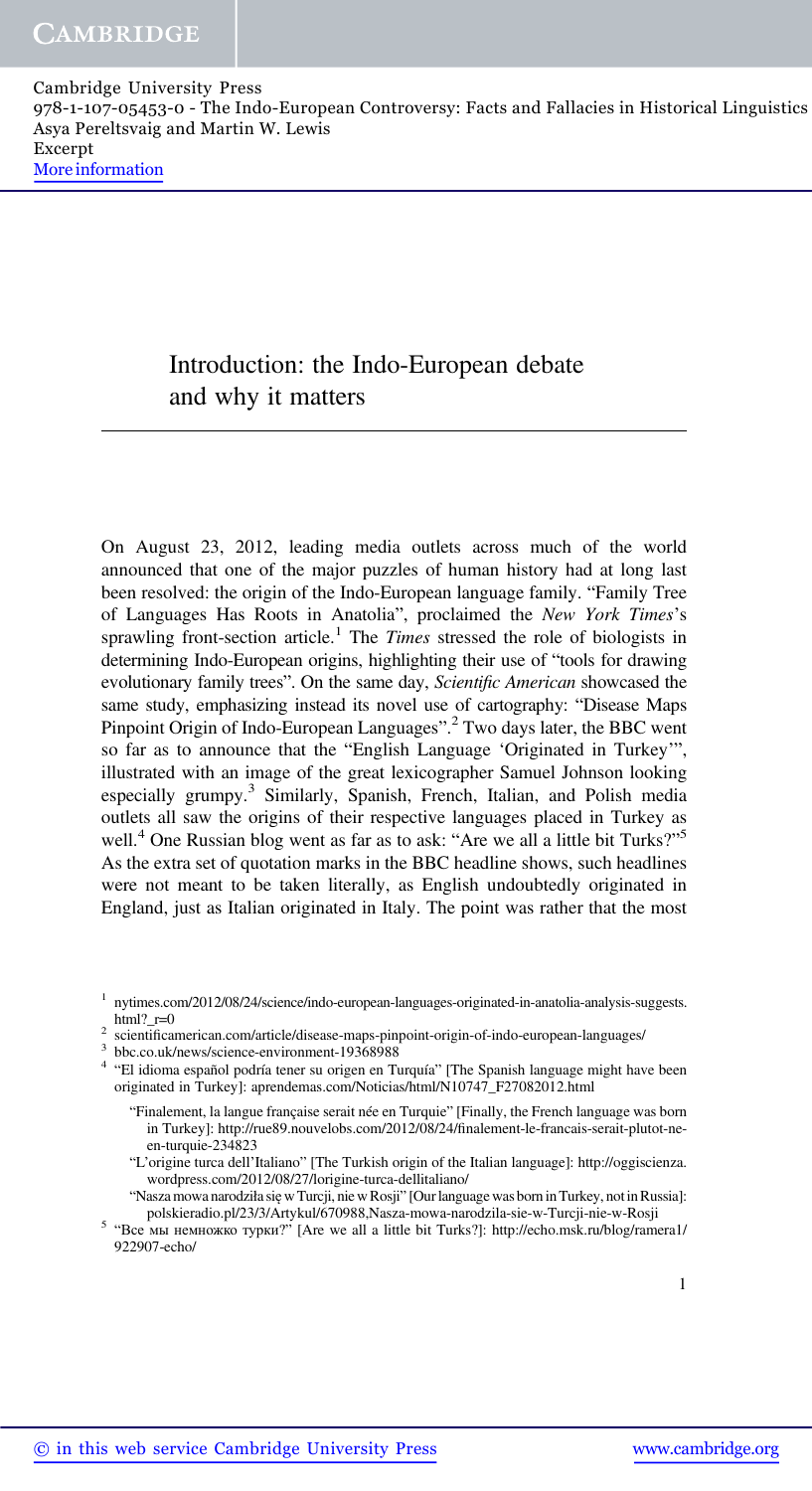#### 2 Introduction: why the Indo-European debate matters

distant ancestor of English, as well as of Spanish, French, Italian, Polish, Russian, and so on, supposedly emerged in what is now Turkey.

The study on which these articles were based – "Mapping the Origins and Expansion of the Indo-European Language Family" – appeared at the same time in Science, arguably the world's premier scientific journal. As is typical of a paper in the natural sciences, it was written by a team of scholars; although Remco Bouckaert is listed first, the actual leaders were Russell Gray and Quentin Atkinson, both at the School of Psychology at the University of Auckland. These scholars claim to have found "decisive support" for Indo-European origins among Neolithic farmers in central Anatolia some 8,000 to 9,500 years ago by using techniques of phylogenetic and phylogeographical analysis designed, respectively, to construct evolutionary family trees and trace the spread of viruses. Such methods, they claimed, allowed them to overturn the reigning hypothesis, which holds instead that the language family emerged among pastoral peoples living in the grasslands, or steppes, north of the Black Sea some 4,000 to 6,000 years ago. According to the Science study, an Indo-European homeland in Anatolia must now be regarded as orders of magnitude more likely than one in the steppe zone.

It might seem odd that this seemingly obscure topic would have attracted such intense media attention. But the Indo-European question, with its long, complex, and vexed heritage, is more intellectually significant than it might appear at first glance. No other language family comes close to the global significance of Indo-European, which encompasses the mother tongues spoken by almost half of humankind (Maps 1 and 2). Almost all languages found from central India through Iran and across Europe, and by extension through most of the Americas, descended from a single ancestral tongue spoken in some limited part of Eurasia thousands of years ago. That the daughter languages of this one variety of speech spread so widely has long intrigued scholars and has periodically engaged the public imagination as well. Indo-European studies, moreover, have often been ideologically misused by those seeking to establish their own pet theories of human history and cultural diversity. As a result, the announcement of a solution of the puzzle of Indo-European origins is indeed a newsworthy event.

Mere claims to scientific progress, however, do not guarantee the discovery of truth; nor do advanced mathematical approaches always generate accurate or even serviceable results. If such promises are to be realized, the data must be solid and the assumptions must accord with reality. Yet in regard to "Mapping the Origins" – and more generally the research program that generated it – neither stipulation holds true. Here, incorrect and in some cases incoherent linguistic information is fed into complex equations, systematically corrupting the results; as the common adage puts it, "garbage in/garbage out". The cartography underlying the phylogeographic component of "Mapping the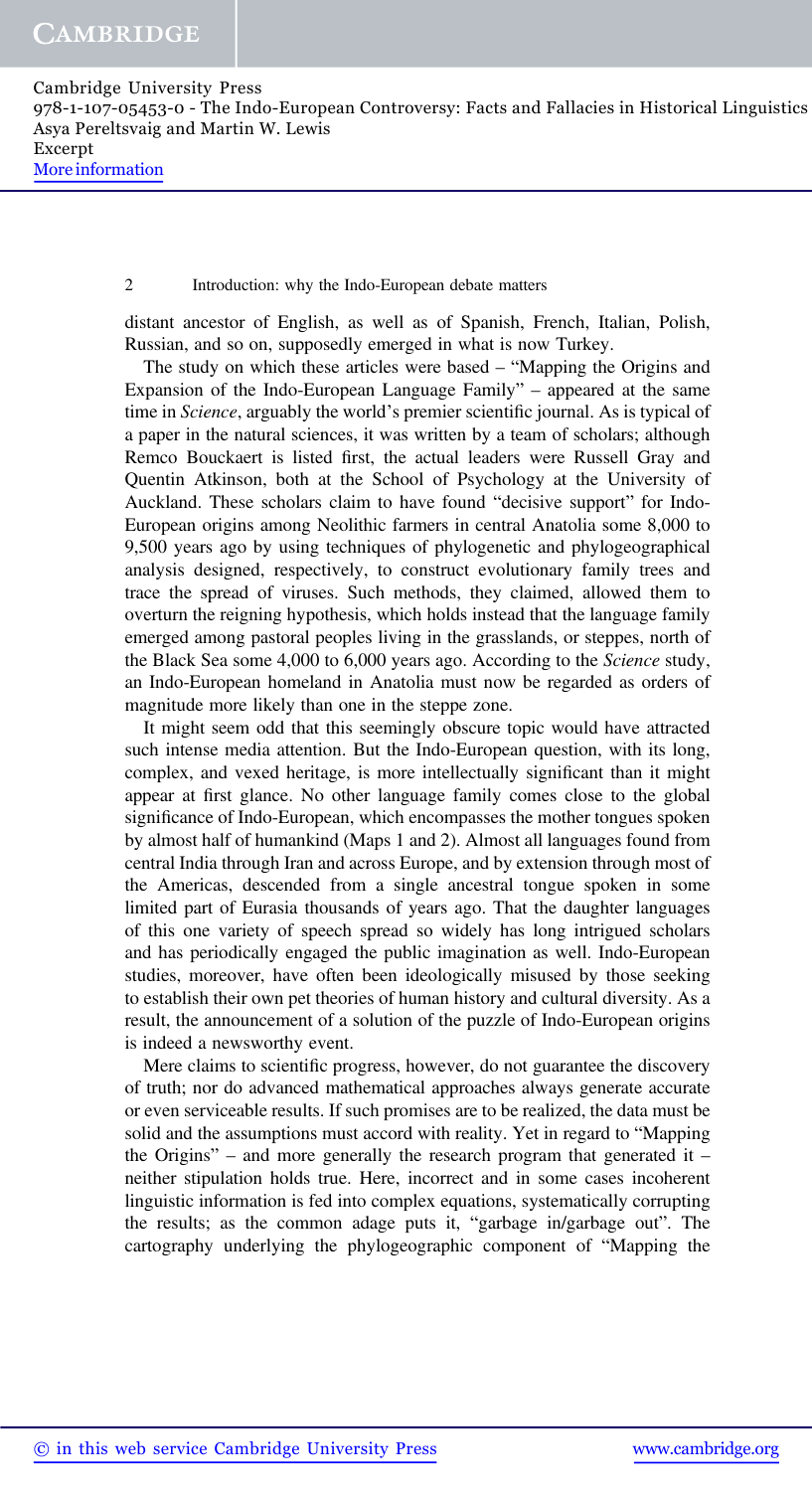Introduction: why the Indo-European debate matters 3

Origins" is no better than its linguistics. When it comes to issues of historical geography, the model produces incorrect results at virtually every turn, consistently contradicting the empirical record. It is thus not merely that the approach fails, but rather that it fails spectacularly. But the problems go deeper, as even ideal data would have yielded untenable conclusions in this case. Key here are the authors' erroneous and unexamined suppositions about language differentiation, distribution, and expansion. In actuality, linguistic evolution is only vaguely analogous to organic evolution, and hence cannot be analyzed with the same techniques, whereas language-group expansion has virtually nothing in common with the spread of viruses. The distribution of human languages, it turns out, has been heavily molded by historical contingencies, events that have not, and probably cannot, be factored into the biological model employed by the authors. Given both the faulty data and the demonstrably incorrect assumptions, the model used in "Mapping the Origins" can never deliver what it promises.

Although our opposition to a single Science article might strike some readers as excessive, much larger issues are at stake. Significantly, the vast majority of Indo-European specialists, whether linguists or archeologists, reject the Anatolian theory of Indo-European origins and remain skeptical of the phylogenetic and phylogeographical methods employed by the Gray– Atkinson approach. This near unanimity of opinion brings up a crucial yet largely unexamined issue. Most of the publications that acclaimed this study also maintain that it is essential to recognize the consensus of the scientific community on the fundamental issues of the day, such as climate change. It would be unthinkable, for example, for the New York Times, Scientific American, or the BBC to showcase in such a manner a single study purporting to debunk global warming based on techniques rejected by the vast majority of climatologists. Yet when it comes to matters of historical linguistics, scientific consensus appears to count for little, if anything. Why this should be the case is itself an interesting and important topic that demands investigation.

Unfortunately, such lack of respect for the scientific consensus in linguistics appears to be relatively widespread. As David Pesetsky emphasized in his plenary address at the 2013 annual meeting of the Linguistics Society of America, the "absence of [...] responsible publications [...] in high profile journals" is not limited to historical linguistics, as it extends as well to generative syntax and other linguistic subfields (Pesetsky 2013). Articles seeking to discredit generative grammar, arguably the theoretical heart of modern linguistics, that have appeared recently in major scientific journals often misconstrue the key concepts of the generative approach, such as hierarchical structure and linguistic universals. (Notably, several of these papers were co-authored by scholars who contributed to "Mapping the Origins"). This is not, however, to argue that works seeking to discredit such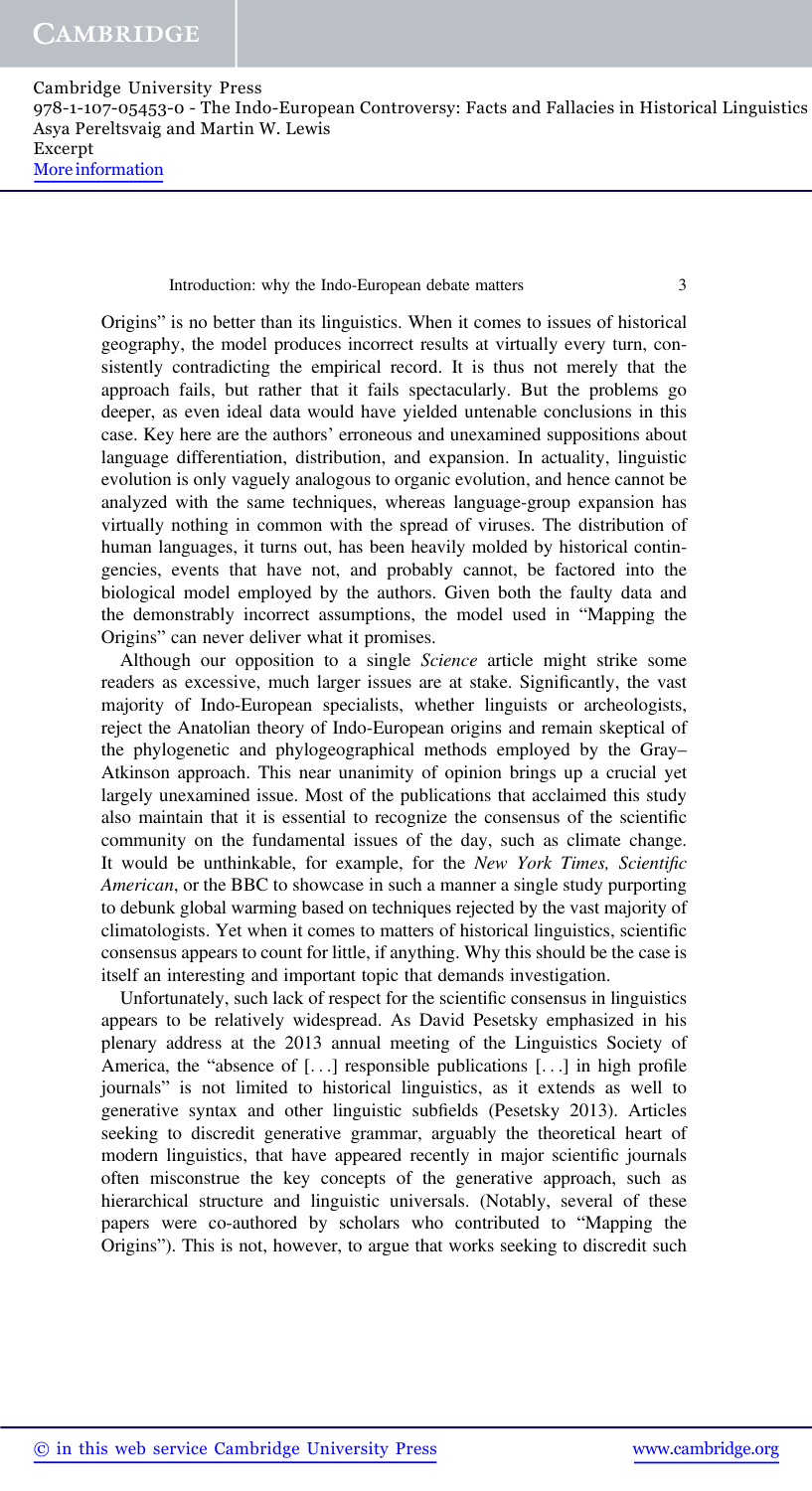## 4 Introduction: why the Indo-European debate matters

fields as generative grammar are somehow inadmissible, much less to insist that scholars from other disciplines should avoid treading in this domain. To the contrary, all key scientific concepts must remain perennially open to challenge and dissent. Such challenges, however, have the responsibility of fairly and adequately grappling with the ideas that they are trying to dismantle. Unfortunately, in the field of linguistics this is often not the case. As Pesetsky further argues, the lack of publications in the broader scientific field "that do engage the field of generative syntax and accurately represent its results [...] probably reflects nothing more than the complete ignorance on the part of editors and reviewers that there even is a field and a set of results that should be engaged". If true, such ignorance needs to be remedied, and we hope that this book is a contribution in that direction.

The problems, however, go deeper still, as the Gray–Atkinson research program has gained traction not only with editors of high-profile scientific journals and the popular media, but they are beginning to make inroads into scholarship in neighboring disciplines as well. This broader appeal of the Gray–Atkinson approach is partly based on the fact that it claims to do much more than merely solve linguistic puzzles of the distant past. If confirmed, this research program would substantially discredit conventional research in historical linguistics, replacing its language-focused methods with those of evolutionary biology and epidemiology. Since languages differentiate, spread, and evolve just as species do, or so these authors contend, the same tools should be able to determine lines of descent and areas of origin for both. At the same time, they dismiss two key geo-historical methods of linguistic scholarship – comparative reconstruction and linguistic paleontology – as inadequately rigorous. Frustrated that historical linguists have been unable to definitely resolve some of their own central problems, the Gray–Atkinson team would reformulate the field on a supposedly more thoroughly scientific basis, employing cutting-edge bioinformatic methods and promising a computational revolution in knowledge. As a result, some scholars and journalists are now assuming the conclusions reached in "Mapping the Origins" as given and are basing further speculations upon them. For example, recent genetic research showing that the ancient Minoans were likely descended from Anatolian farmers has been extended by claims that "the Minoans may have spoken a proto-Indo-European language". <sup>6</sup> The only way to deduce this claim is by assuming that Neolithic Anatolian farmers spoke an Indo-European language, turning a highly questionable hypothesis into a foregone conclusion. (The claim is, moreover, linguistically nonsensical, as Proto-Indo-European was by definition a single language.)

<sup>6</sup> Tia Ghose, "Mysterious Minoans Were European, DNA Finds", LiveScience, May 14, 2013.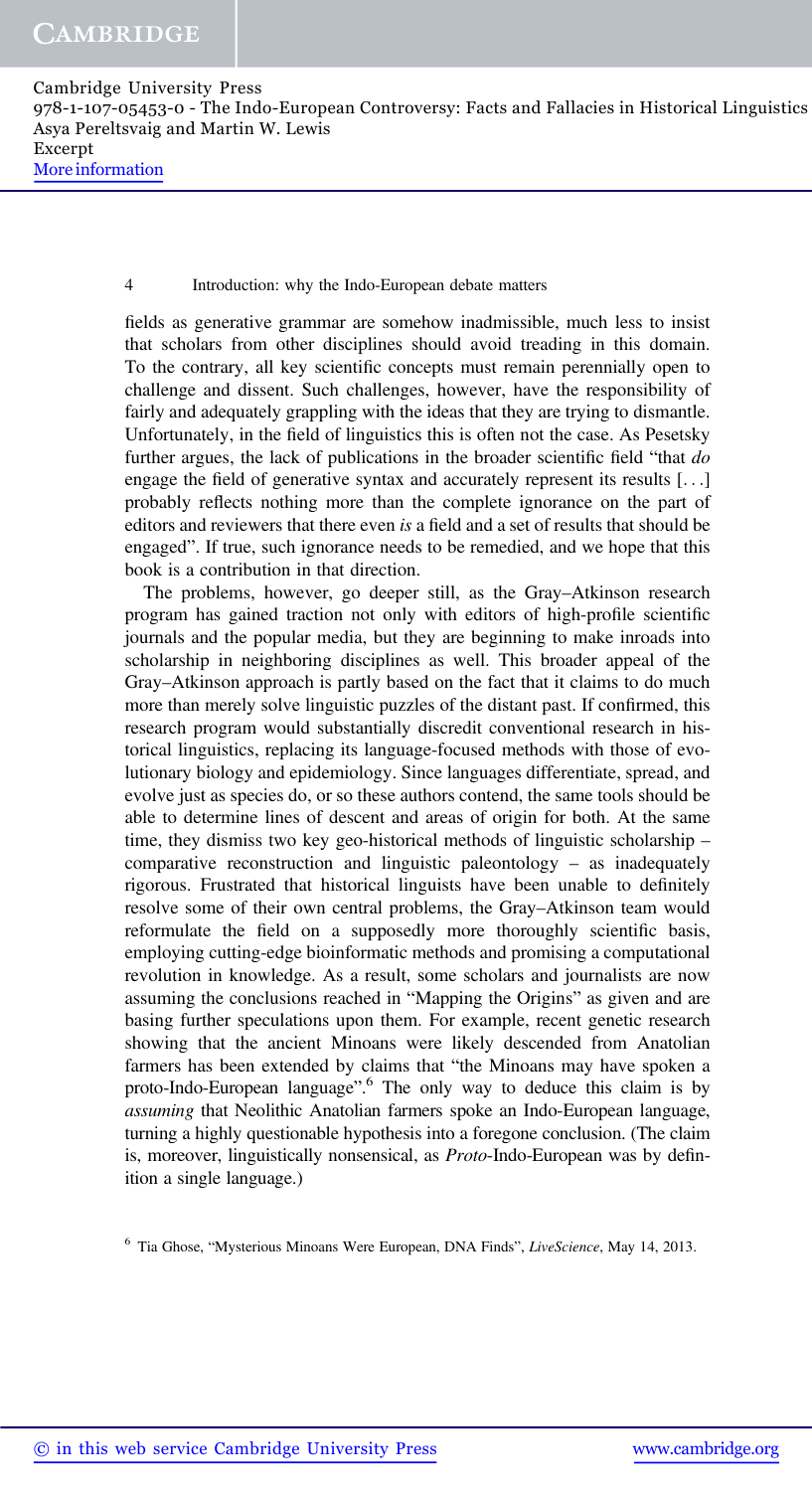Introduction: why the Indo-European debate matters 5

The broader drive to refashion the field of linguistics on a supposedly more scientific basis extends to the study of phonology and morphology. A number of scholars have recently sought to explain such purely linguistic attributes on the basis of adaptive pressures rooted in the physical environment. Such hypotheses include putative correlations between rich systems of case marking expressing fine spatial distinctions and the complex topography of the mountainous landscapes (languages of the Caucasus fit this correlation particularly well), and the supposed connection between the presence of nasal vowels and cold and damp climates (showcasing the fact that Modern French, based on the dialect of allegedly cold and damp Paris, has nasal vowels, whereas Spanish and Italian, mostly spoken in warmer and drier climes, do not). Such theories, while perhaps plausible for a small set of languages, fail to apply if a global language sample is used. A more recent article by anthropologist Caleb Everett, "Evidence for Direct Geographic Influences on Linguistic Sounds: The Case of Ejectives", purports to solve this problem by engaging in a largescope typological study considering 567 languages. Here the author argues that the relatively rare type of sound called ejectives (discussed in more detail in Chapter 9), which involve the closure of the glottis to generate a dramatic burst of air when the oral closure is released, is linked to geographical elevation. Everett claims that such sounds are easier to make under conditions of low air pressure found at high elevations, and he further speculates that "ejective sounds may help to mitigate rates of water vapor loss through exhaled air". Unfortunately for Everett, these supposed causal mechanisms actually make no sense, and a careful examination of the distribution of languages with ejective sounds fails to reveal any actual correlation with altitude.<sup>7</sup> As Johanna Nichols puts it, "ejectives [...] can be found in mountain areas – not because harsh mountain geography deterministically causes languages to add harsh consonant series (!), but because isolation favors complexity" (2013: 38). In the end, supposedly scientific accounts of phonological and morphological properties such as Everett's tend to have the characteristics of just-so stories, providing superficially appealing explanations that fail to withstand scrutiny.

Other attempts to generate a supposedly scientific approach to the study of languages come from social scientists claiming to find correlations between linguistic features and various non-linguistic social or cultural traits. For example, a recent paper by three economists (Gay et al. 2013) links linguistic gender systems with female economic and political empowerment: women in countries with languages that make gender distinctions are supposedly less likely to participate in the labor market or in politics and have a reduced ability to obtain credit or own land. A somewhat similar paper by Boroditsky et al.

<sup>7</sup> See our discussion found at http://languagesoftheworld.info/geolinguistics/ejectives-highaltitudes-grandiose-linguistic-hypotheses.html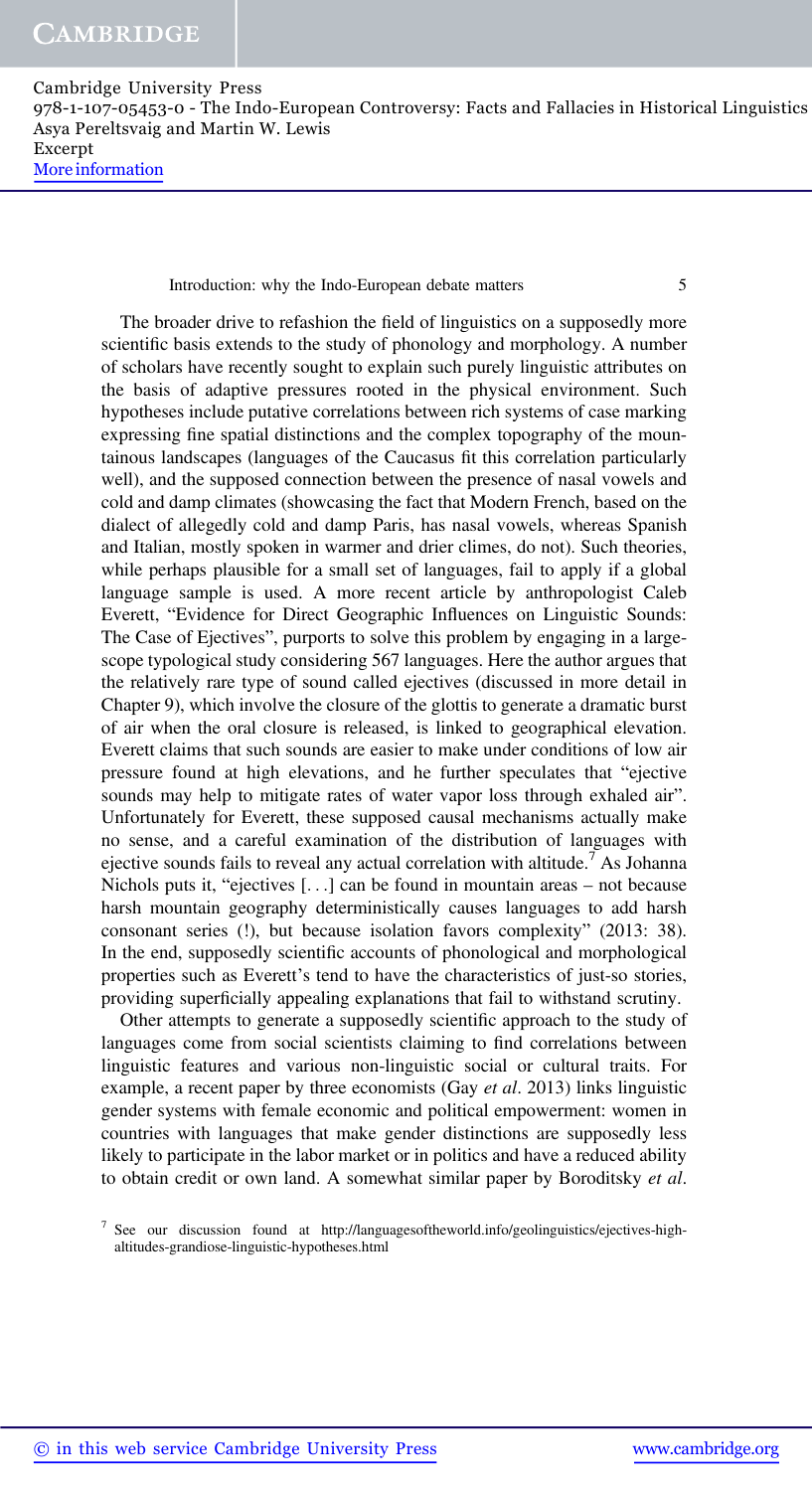Cambridge University Press

978-1-107-05453-0 - The Indo-European Controversy: Facts and Fallacies in Historical Linguistics Asya Pereltsvaig and Martin W. Lewis Excerpt

More information

6 Introduction: why the Indo-European debate matters

(2003) reported a connection between linguistic gender and attributes ascribed to various inanimate objects. A study by behavioral economist Keith Chen from Yale University highlights a supposed correlation between tense marking and financial behavior: people whose native language makes few distinctions between the future and the present purportedly think differently about the future and therefore make different financial decisions than those whose language makes systematic temporal distinctions (Chen  $2013$ ).<sup>8</sup>

These and similar studies are reminiscent of the strong version of the Whorf–Sapir hypothesis, which claims that one's language determines how one thinks. Professional linguists and psychologists, however, long ago undermined such claims of linguistic determinism. As Steven Pinker puts it, "The cognitive revolution in psychology, which made the study of pure thought possible, and a number of studies showing the meager effects of language on concepts, appeared to kill the hypothesis by the 1990s, and I gave it an obituary in my book The Language Instinct" (2007: 124). In the end, Pinker justly observes that, "The Whorfian interpretation is a classic example of the fallacy of confusing correlation with causation" (2007: 127). John McWhorter echoes Pinker's sentiment in his recent book The Language Hoax: Why the World Looks the Same in Any Language: "Yet most would consider it a fair assessment that the work of [the "Neo-Whorfians"] has shown that language's effect on thought is distinctly subtle and, overall, minor. Not uninteresting – but nevertheless, minor" (2014: xiv).

Many of these problematic linguistic studies are also reminiscent of geographical determinism, a hoary idea abandoned by professional geographers generations ago that holds that the physical environment determines how people think and behave. In the early twentieth century, ambitious geographers argued that stark desert vistas automatically lead the human mind to monotheism (Semple 1911: 512); now their epigones are telling us that climate and altitude determine the sounds that we make. Not much has changed.

Yet, despite all the evidence to the contrary, such theorizing refuses to die, in large part because it has the semblance, although not the substance, of scientific reasoning. And as the digitization of linguistic information advances, the ability, and temptation, to advance such specious claims grows apace. As Mark Liberman perceptively noted in a *LanguageLog* blog post:<sup>9</sup>

[M]any relevant linguistic and non-linguistic datasets are now pre-compiled and available for easy download, and the software needed for fitting various sorts of statistical models can easily be run on your laptop. So if you have a bright idea – maybe alcohol consumption correlates with phonotactic complexity? – really, it could – the chances are

<sup>8</sup> For our critique of this study, see languagesoftheworld.info/language-and-mind/you-save-whatyou-speak.html <sup>9</sup> http://languagelog.ldc.upenn.edu/nll/?p=4685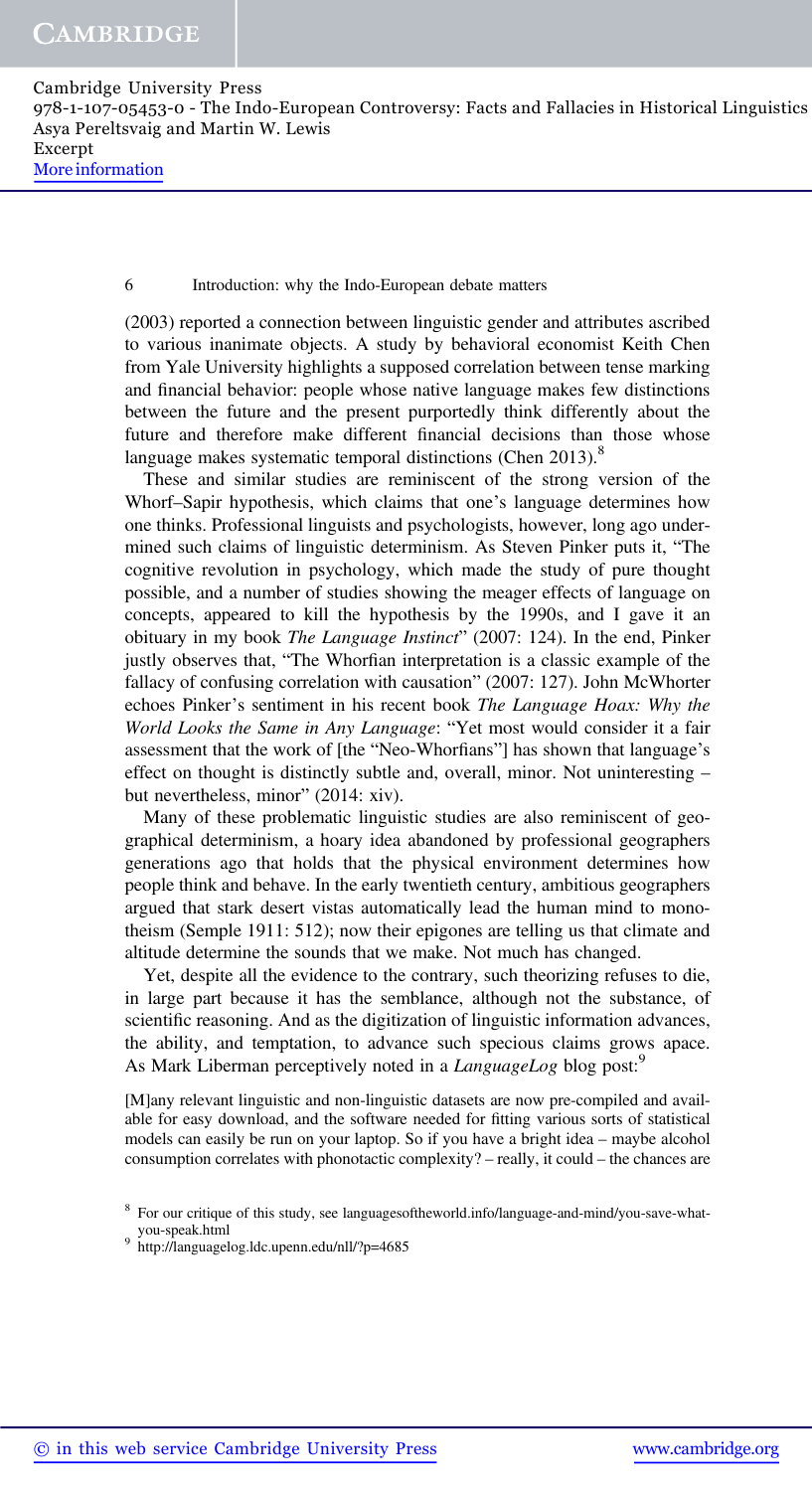#### Introduction: why the Indo-European debate matters 7

that you can test a model within a few hours. If it doesn't work out, there are plenty more to try – maybe coffee consumption helps to preserve morphological inflection?

Efforts to reformulate the study of language thus extend deep into the core practices of linguistic scholarship. But as Pesetsky put it in reference to recent articles on linguistic issues in high-profile scientific journals, "none of these papers [...] contain any linguistic theory, any linguistic analysis or any significant set of linguistic facts" (2013: 107).

The current push to reinvent linguistics on a supposedly more scientific basis is not the first. In the 1950s, the renowned psychologist B. F. Skinner (1957) argued that speech should be analyzed like any other behavior, in terms of stimuli and responses. Skinner's linguistics, like his psychology more generally, has not fared well in the intervening decades, and his key language concepts, such as that of the "mand", have all but vanished. Even at the time of publication, the Skinnerian approach never made much headway in linguistics, owing in part to Noam Chomsky's (1959) devastating critique. Chomsky's contrasting approach of generative grammar, which postulates an innate human proclivity for language acquisition based on universal principles and parameters, has instead emerged as the theoretical core of modern linguistics. It has done so for good reason, as it can account for the variety and complexity of language much better than any competing framework.

On the surface, the Gray–Atkinson approach to historical linguistics has little in common with B. F. Skinner's attempt to understand language acquisition on the basis of operant conditioning, or with studies that link specific sounds to specific features of the physical environment, or with works that purport to show how the grammar of a particular language determines the thought and behavior of the people who speak it. These various approaches, however, are similar insofar as they attempt to explain or at least comprehend crucial features of language on non-linguistic grounds or by applying nonlinguistic methods. As a result, we contend, none of these approaches has much explanatory power, as language must be understood in its own terms. It is difficult to avoid the pitfalls of pseudo-scientific research, in short, when one engages in the non-linguistic study of language.

### The seductive attractions of linguistic scientism

Owing to this broader intellectual environment, the present book should not be construed as a long-winded response to one rather short paper, even though most of it does focus on "Mapping the Origins" (also referred to here more formally as Bouckaert et al. 2012). Instead, we use this single article as a springboard for discussing far more fundamental issues than those pertaining to the origin of a particular language family. By scrutinizing the methods used,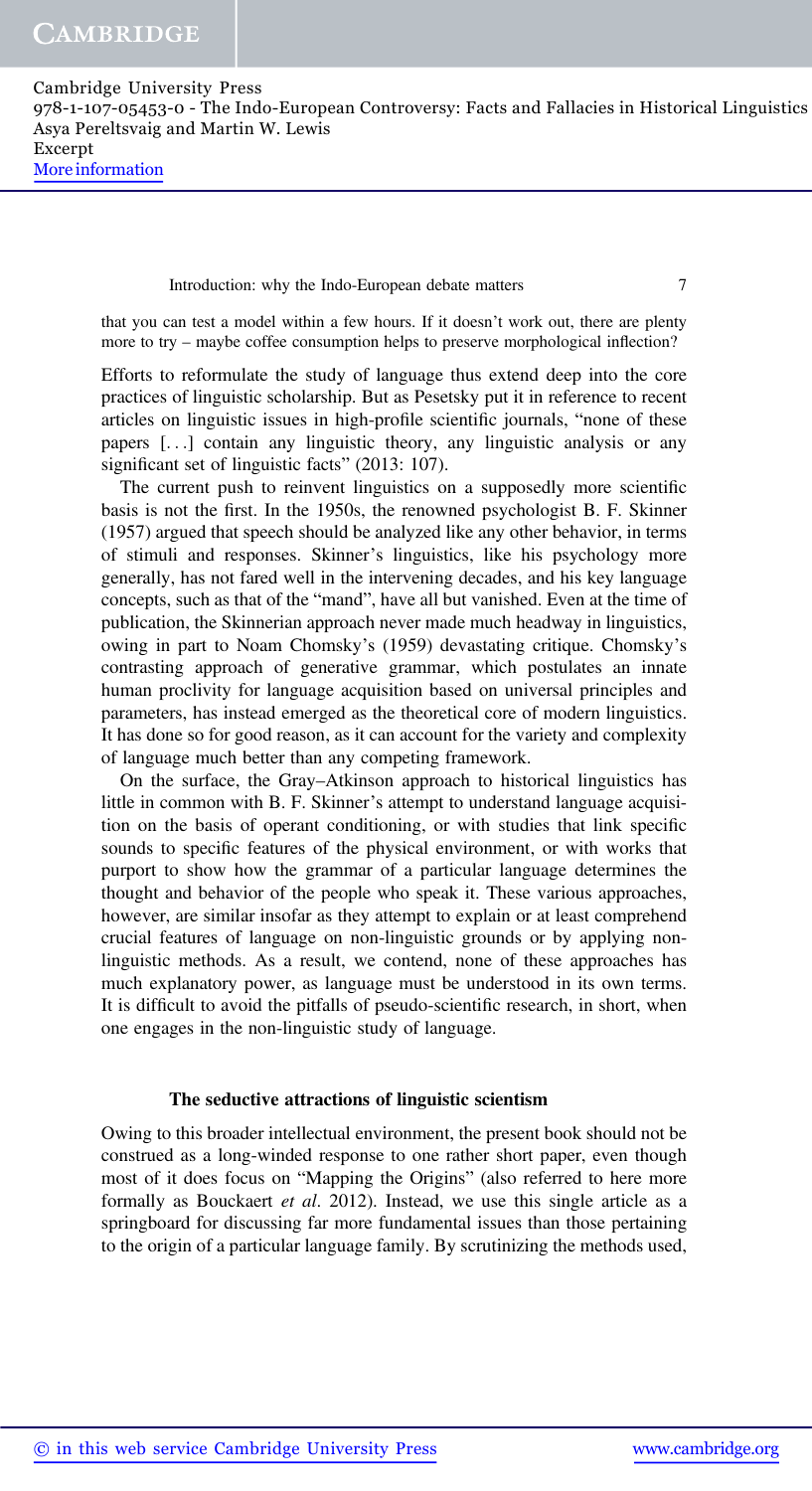Cambridge University Press

978-1-107-05453-0 - The Indo-European Controversy: Facts and Fallacies in Historical Linguistics Asya Pereltsvaig and Martin W. Lewis Excerpt

More information

8 Introduction: why the Indo-European debate matters

the assumptions made, and the errors produced in this article and related works, we can gain insight into the actual nature of linguistic origination and change, allowing us to specify more precisely how languages diversify from each other and spread across landscapes. Doing so, in turn, can help clarify crucial processes in human history, as well as shed light on the nature of interdisciplinary research.

Ultimately, we seek to defend the established disciplinary methods used to investigate language change and other linguistic phenomena. Linguistics itself has long been a highly rigorous endeavor based on rational inquiry and empirical justification. Already a science in the broad sense of the term, it does not need to be reformulated to *look* more scientific. This is not to say that linguists should ignore new techniques pioneered in other disciplines or shun collaboration with scientists schooled in other disciplines. We do contend, however, that any such work should seek to complement rather than supplant the time-tested methods of linguistic research. These difficult and demanding linguistic techniques continue to produce new and important findings on human communication and indeed on the human condition itself. As such, they deserve to be cherished, not tossed away on the rubbish bin of intellectual history by overly eager, would-be paradigm shifters.

One of our key questions in regard to "Mapping the Origins" is why such deep and pervasive errors in research design and execution went unnoticed, whether by the authors themselves, brilliant and accomplished scientists as they are, by the peer reviewers at Science, or by the funding agencies that lavishly supported the research. Why were top science journalists, such as Nicholas Wade at the New York Times, so eager to trumpet such a deeply flawed study, giving only lip service to its critics? Although such questions elude simple answers, surely overweening faith in the methods of scientific research plays a central role. We are not concerned here with genuine science, an endeavor that we treasure and defend, but rather with scientism, or the uncritical belief in the universal applicability of specific scientific methods. In biological taxonomy, the new bioinformatic methods have indeed constituted a revolution in knowledge, but that is hardly a guarantee that they would do the same in linguistics. Insisting that they must, regardless of all evidence to the contrary, is not the reasoning of science, but rather that of scientism.

The appeal of linguistic scientism is easy to understand. The research techniques employed are themselves brilliant, requiring vast computational resources and mind-boggling mathematics. As Simon Greenhill and Russell Gray have noted, the number of possible family trees computed and weighed in "Mapping the Origins" exceeds the number of atoms in the universe (2012: 529). Bouckaert et al. (2012) assess probabilities through the ingenious techniques of Bayesian analysis, recently brought to wide public attention by statistician Nate Silver (2012). These authors produce impressive and sometimes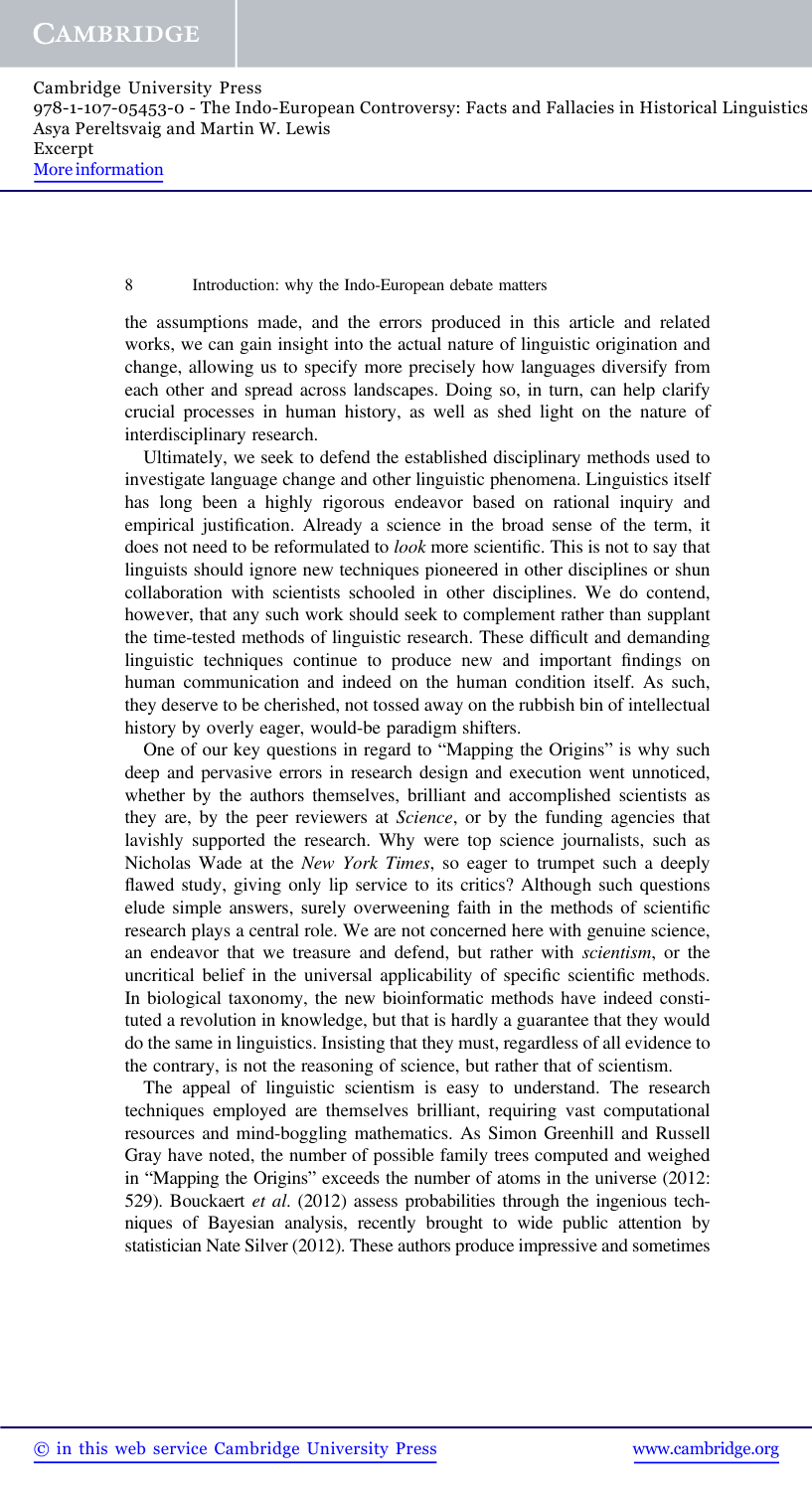Introduction: why the Indo-European debate matters 9

stunning visualizations of the branching and spreading patterns of language families. Their techniques, moreover, are fully generalizable, able to handle – or mishandle – any language grouping with equal facility. The new approach thus promises a great shortcut to knowledge, allowing one to dispense with the welter of empirical detail that traditional Indo-Europeanists, like students of other language families, must master. By the same token, most of the painstaking work of linguistic reconstruction is avoided. Once the model has been established and the inputs entered, the grinding toil of analysis is automated, carried out by extraordinarily capable computers.

But untempered enthusiasm for conceptually elegant procedures can easily lead one astray. At the extreme, a project so conceptualized can become unmoored from the empirical world, and hence impervious to criticism. Unfortunately, "Mapping the Origins" – and the wider research program in which it belongs – seems to fall into this category. As our correspondences with the authors, as well as their responses to other critics, have revealed, they dismiss any error as a mere triviality, and wave away mistakes by the hundreds as temporary imperfections that will eventually be overcome as their model is fine-tuned. Sloppy and indeed unjustifiable language selection and language mapping are not regarded as significant, nor is faulty data tabulation. As a December 20, 2013 communication to the editors of Science reveals, the authors forgot to fix their data matrix after they removed thirteen languages from their original sample, resulting in "283 'empty' columns of zeros".<sup>10</sup> After repairing this flaw, the authors substituted a new version of the Supplementary Materials with a revised phylogenetic tree, although the publication date indicated by the *Science* website is still "24 August 2012".<sup>11</sup> Thus, the sheer fact of the substitution is concealed from the public, as if the original "results" never existed in the first place. Many of our criticisms are based on the originally published Supplementary Materials, but most hold for the revised version as well. We also indicate at several points in this book how the simple "tweaking" by the authors of the Science article changed their claims about the Indo-European (pre-)history. The biggest change is that the new tree places the divergence of the main Indo-European branches 500 years closer to the present. Yet, this new divergence date still deviates from the established consensus by some 2,500 years – not much of an improvement. As we show in the following pages, some of the results produced by this modification are not improvements at all, as they take the Gray–Atkinson model even further away from the established consensus in historical linguistics while making it even more vulnerable to counterevidence from the archeological record.

<sup>&</sup>lt;sup>10</sup> Science 342: 1446 (sciencemag.org)  $11 \text{ http://www.sciencemag.org/content/suppl/2012/08/22/337.6097.957.}$ DC1